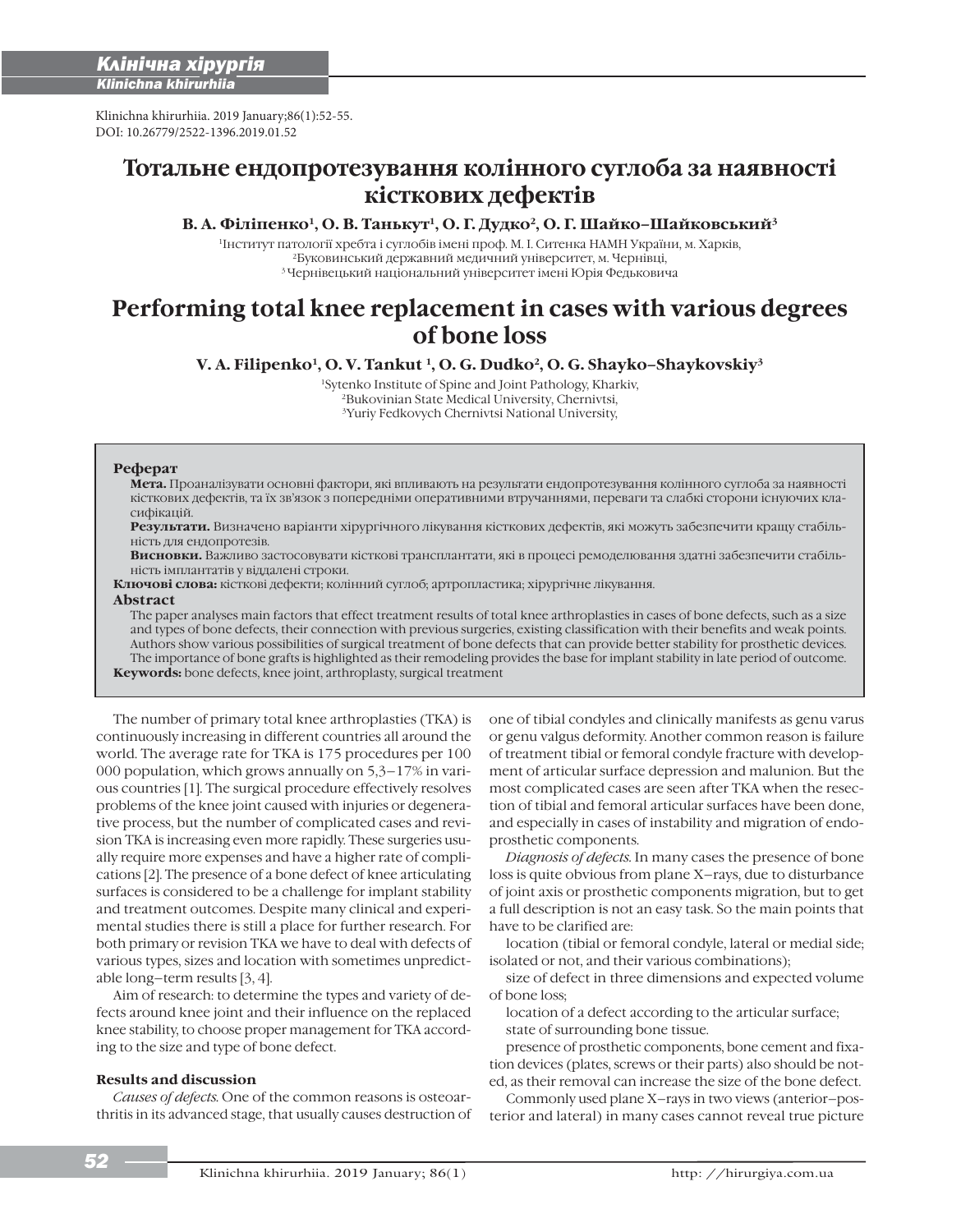of knee bone defect, so additional oblique views should be performed [5]. But even various views of plane radioghraphy can`t show the true shape and volume of bone defect [6]. In our opinion a computed tomography with 3D modeling is required for preoperative planing in all cases. To reveal osteoporosis of bone tissue surrounding implant digital X–ray images may be analyzed with good sensitivity, but the same X– ray settings should be used for every patient in the study [7]. Another option is dual photon absorptiometry or computed tomography densytometry that provide better accuracy in measurements of periprosthetic areas and may be used both for comparison of injured and symmetrical knee joint, and for revealing changes from normal values of bone mineral density taken from existing databases [8].

*Classification of bone defects.* Many classifications of bone defects of the knee joint were suggested within last decades, attempting to describe the severity of bone loss. Some of them as Dorr, Rand and Massachusetts General Hospital classifications describe defects only in femur or tibia and do not cover their combine lesions [9]. Most of the classifications allow intraoperative assessment, and only classifications developed by Anderson Orthopaedic Research Institute (AORI), Massachusetts General Hospital, University of Pensilvania and by Huff & Sculco are suitable for preoperative planing [10, 11]. These classifications, as well as Bargar & Gross and Clatworthey & Gross, provide guidelines for bone defects management according to their type. Some classifications, as the one developed by University of Pensilvania, are not widely used because of their complexity [12]. So, among many, most of the authors use AORI classification, as it has more benefits then drawbacks [13]. For better analysis of changes in the knee joint and preoperative planning Morgan–Jones R. and co–authors suggested to divide areas surrounding knee joint into three zones. The first zone includes articular surface, the second – metaphysis, and the third one – distal part of diaphysis for femur and proximal diaphysis of tibia [14]. This classification should be used along with AORI classification in planning revision TKA with replacement of defects respecting the stability of prosthesis after surgery. Before surgery the authors strongly recommend to assess which zone can be used for fixation, suitable fixation method and to choose the best suitable devices for each particular case.

*Planing of defects treatment.* Bone defects can be replaced with a substance of natural or synthetic origin. Various bone grafts (compacted morsellised bone grafts, structural allografts), modular metal augments are used mostly. The stability of the implant largely depends on the size of a defect and on mechanical properties of material that was used for the defect replacement.

A proper choice of material for bone defects replacement is very important as it effects further implant stability. Metal whole or modular augments have better mechanical properties, but later they can not be replaced with a bone tissue, so the use of bone grafts has more benefits [15]. Use of autologous morsellised bone grafts combined with a cemented knee arthroplasty was studied in vivo on horses before clinical trials. It was shown that all grafts were revascularised within 6–8 months. There were almost no remnants of the grafts as they were incorporated into a new trabecular structure and bone mineral density did not not differ significantly from control areas [16]. Some authors advise to use a special mesh made of metal or polymeric material, that can increase mechanical properties of the graft and may prevent some loss of small bone fragments within the impaction procedure [3]. Another option is to use metal augments with a special coating, which allows ingrowing of surrounding bone tissue and the secondary augment fixation.

i

*Augments design.* Augments are made of different shapes to replace defects of femoral and tibial condyles. The point is to preserve as much bone tissue as possible, that will improve augment fixation and its further stability in surrounding bone tissue. Therefore different asymmetrical augments were designed to help to restore surface of the joint and soft tissue balance better, as well as improve knee joint motion [17]. Shape of augments significantly effects their stability, as it was proved by some biomechanical studies [18]:

Wedge–shaped augments (less stable) Stepped augments (more stable)

Rectangular augments (more stable)

Metal augments are made in the shapes of wedges and blocks of various sizes, and approximate thickness of 1 cm, which are fixed with screws or cement. The segmental defects up to 20 mm can be replaced by such augment with good outcome during 6 years. Use of metal augments is also more favorable in cases of unconstrained defects that are larger than 4 mm [19].

The strength of augment fixation with cement is also decreasing, approximately on  $\frac{1}{4}$  over 6–7 years. Even though the migration is rare in this period, the long–term outcomes of cement augments fixation have not been properly studied yet [20].

The stability of the implant depends on the stem – its size and shape [21]. Contained defects can be filled with cement or with non–structural bone grafts. Management of bone defects should be planed according to the size and location of bone defects in femur and tibia.

*Surgical technique.* Defect should be classified according to one of the classifications mentioned above for correct management, though many of them describe same type of defect with different names. Treatment of bone defects is usually based on preoperative assessment, but intraoperatively it may be changed, especially in cases when prosthetic components or fixation devices are present in this site and should be removed. The most widely used AORI classification guides well bone defect treatment. Its type 1 bone defects can be described as small defects, that are less than 5 mm in size and involve cancelous bone structure. These are mostly cystic lesions that do not involve cortical bone and metaphyseal areas. The amount of bone tissue present near joint line allows successful fixation of prosthetic components. These defects can be successfully filled with various autografts and allografts, but the most common options are – spongy bone and polymethylmetacrylate cement.

Opinions about surgical tactic for larger Type 2A, 2B, 3 defects remain controversial [22]. Small tibial 2A defects can be filled with cement reinforced with metal screws, but larger defects require some new techniques balancing between mechanical stability and biological fixation. These defects are common for revision TKA. Long–term outcomes for different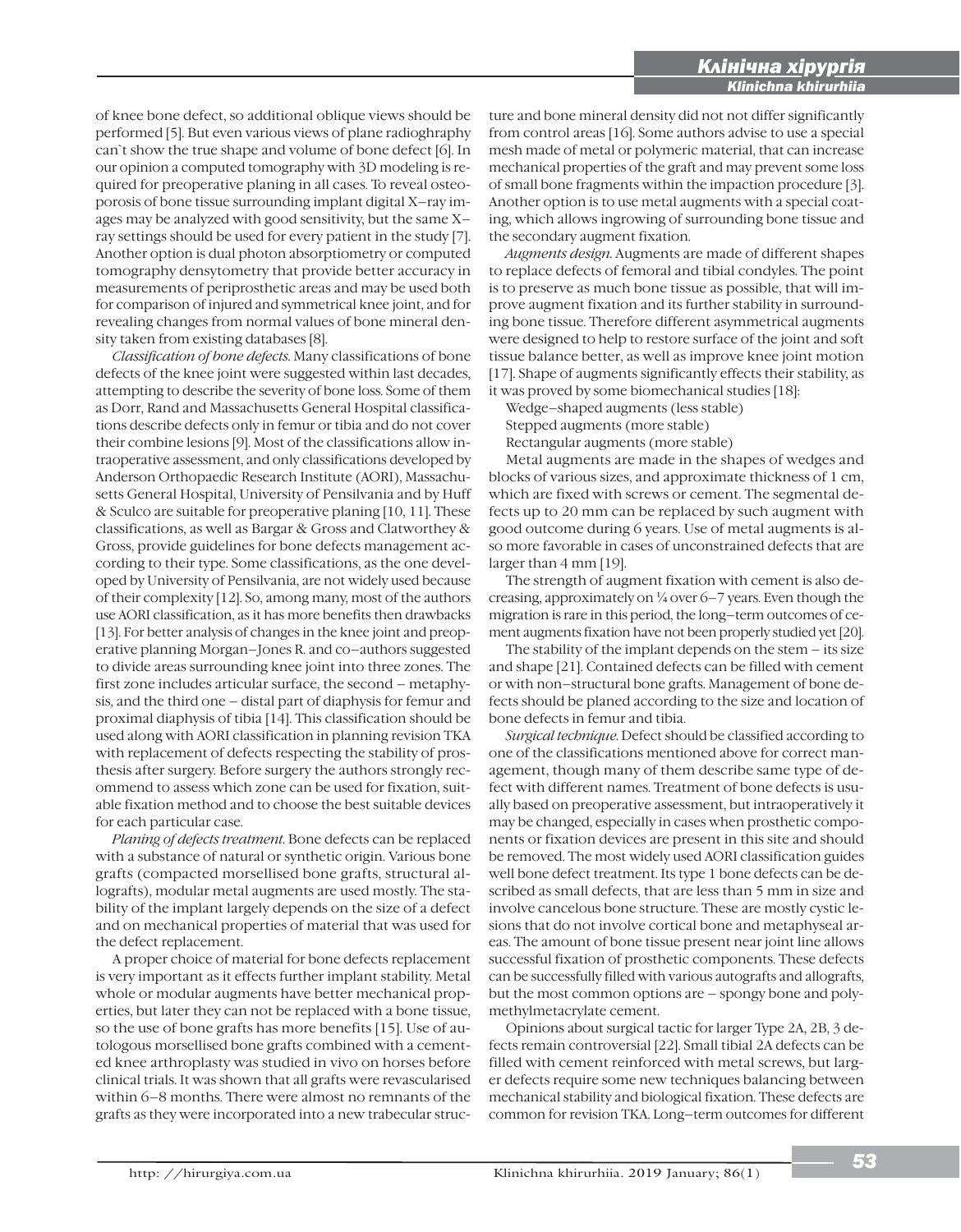i

surgical techniques were still poorly followed–up. The mechanical factor for surrounding–joint area, especially for tibial condyles, is very important and was estimated in biomechanical studies for various types of defect replacement techniques. Among them the usage of morsellised bone graft made of frozen femoral heads removed within primary total hip replacement. The particles of 3 mm diameter were contained in various types of meshes: metal mesh, bone cement film of polyester mesh bag. These grafts were fixed to bone with unicortical screws and underwent cyclic load. Better mechanical stability was achieved for bone graft contained in metal mesh. So the authors predict the 11 years survival rate up to 92%. But mechanical stability of these bone grafts was still less then for staged modular metal augments, that are commonly used nowadays [23]. The authors consider bone grafting technique beneficial for young patients, as they need more biological fixation than primary mechanical stability [24].

Another new technique is the usage of porous metaphyseal cones, sleeves made of metal, custom made prostheses or tumor–type prostheses which are suitable for large tibial defects of Type 2B and Type 3 and for large femoral defects where fresh–frozen femoral head can be applied [25, 26]. The healing of femoral head allografts were studied for cases of Type 3 AORI defects, when they were combined with long–stemmed prosthesis. It was revealed that average period for graft healing takes 6.6 months, but in some cases it may last up to 16 months. No infection or prostheses migration have been found for 30 TKA series within average period of 76 months [27].

*Long–term results.* Stability of implanted stems and augments has been poorly studied yet. Better results are expected from the bone grafts usage after their remodeling. Though good stability results were seen in 5–10 years in some studies, any artificial device may ever migrate. In our opinion, respecting such factors as special coating of augment surface (hydroxyapatite, micro–granules, nanoporous coating), use of materials like Tantalus, with high osteointegration potential can reduce failure rate and improve implant stability. Wedged tibial augments made of polyethylene and other polymeric materials can be used in the same way as metal augments, but they have different mechanical properties [28]. Zirconium– titanium alloys with lower Youngs modulus as well as some polymers, like polyethylene or polyamid–12 are less stiff and cause low stress on surrounding bone tissue [29]. This will have effect in better bone material quality of the implantation area [30]. Bioinertness is another important point for long–term implantation that restricts the choice of perspective materials, as some recent studies have found metallosis problems not only for internal fixation devices for fracture treatment but also for endoprosthesis components made of porous metal [31]. Some polymers, like polyamid–12 used as devices for internal fracture fixation were investigated in long–term studies for 30–40 years and showed high bioinertness [32]. So they seem to be promising for augment manufacturing and further investigations in this field.

### **Conclusion**

In cases of bone defects TKA is a complicated surgical procedure, which success depends a lot on combination of such factors, as proper diagnosis, classification of bone defect, pre-

operative planing, correct choice of surgical technique, as well as augmenting material and implanting device. In cases of large bone defects long–terms results of treatment mainly depend on implant stability and have not been properly studied yet. It is predicted by some authors that stability is progressively decreasing. The usage of various types of bone grafts in combination with new synthetic materials can be a preferred solution and needs further investigations.

## **Підтвердження**

### **Інформація про фінансування.**

Ніякої фінансової вигоди, фінансування третіми особами чи фондами, а також грантовими проектами не було.

#### **Внесок авторів**

Всі автори в рівній мірі приймали участь як у написанні статті, так і в процесі її редагування.

Всі автори прочитали та схвалили остаточний варіант рукопису.

#### **Конфлікт інтересів**

Автори декларують відсутність конфлікту інтересів. **Згода на публікацію**

Всі автори дали згоду на публікацію цього рукопису.

### **References**

- 1. Kurtz SM, Ong KL, Lau E, Widmer M, Maravic M, Gómez-Barrena E, et al. International survey of primary and revision total knee replacement. Int Orthop. 2011 Dec; 35(12), 1783-9. doi:10.1007/s00264-011-1235-5.
- 2. Kallala RE, Vanhegan IS, Ibrahim IS, Sarmah S, Haddad ES. Financial analysis of revision knee surgery based on NHS tariffs and hospital costs: does it pay to provide a revision service? Bone Joint J. 2015 Feb;97-B(2): 197-201. doi: 10.1302/0301-620X.97B2.33707.
- 3. Baldini A, Castellani L, Traverso F, Balatri A, Balato G, Franceschini V. The difficult primary total knee arthroplasty. A review. Bone Joint J. 2015 Oct;97-B (Suppl A):30-9. doi: 10.1302/0301-620X.97B10.36920.
- 4. Toms AD, Barker RI, McClelland D, Chua L, Spencer-Jones R, Kuiper J-H. Repair of defects and containment in revision total knee replacement. J Bone Joint Surgery. 2009 Feb;91-B:271-7. doi: 10.1302/0301-620X.91B2.21415.
- 5. Mulhall KJ, Gbanrawi HM, Engh GA, Clark CR, Lotke P, Saleh KJ. Radiographic prediction of intraoperative bone loss in knee arthroplasty revision. Clin Orthop Relat Res. 2006 May; 446:51-8. doi:10.1097/01. blo.0000214438.57151.a.
- 6. Miura H, Matsuda S, Okazaki K, Kawano T, Kawamura H, Iwamoto Y. Validity of an oblique posterior condylar radiographic view for revision total knee arthroplasty. J. Bone Joint Surg Br. 2005 Dec 1;97-B:1643-6. doi:10.1302/0301-620x.87b12.16616.
- 7. Lucas K, Nolte I, Galindo-Zamora V, Lerch M, Stukenborg-Colsman C, Behrens BA, et al. Comparative measurements of bone mineral density and bone contrast values in canine femora using dual-energy  $X$ ray absorptiometry and conventional digital radiography. BMC Veterinary Research. 2017 May;13(1):130. doi: 10.1186/s12917-017-1047-y.
- 8. Chun KJ. Bone Densitometry. Seminars in Nuclear Medicine. 2011 May;41(3):220-8. doi: 10.1053/j.semnuclmed.2010.12.002.
- 9. Yi Yan Qiu, Chun Hoi Yan, Kwong Yuen Chiu, Fu Yuen Ng. Review article: Bone defect classifications in revision total knee arthroplasty. J Orthop Surg. 2011 Aug;19 (2):238-43. doi:10.1177/230949901101900223.
- 10. Hoeffel DP, Rubash HE. Revision total knee arthroplasty: current rationale and techniques for femoral component revision. Clin Orthop Relat Res. 2000 Nov;(380):116-32. PMID: 11064981.
- 11. Huff TW, Sculco TP Management of bone loss in revision total knee arthroplasty. J Arthroplasty, 2007 Oct;22(7 Suppl 3):S32-7. doi:10.1016/j. arth.2007.05.022.
- 12. Mullhall KJ, Ghomrami HM, Engh GA, Clark CR, Lotke P, Saleh KJ. Radiographic prediction of intraoperative bone loss in knee arthroplasty revision. Clin Orthop Relat Res. 2006 May; 446:51-8. doi:10.1097/01. blo.0000214438.57151.a5.